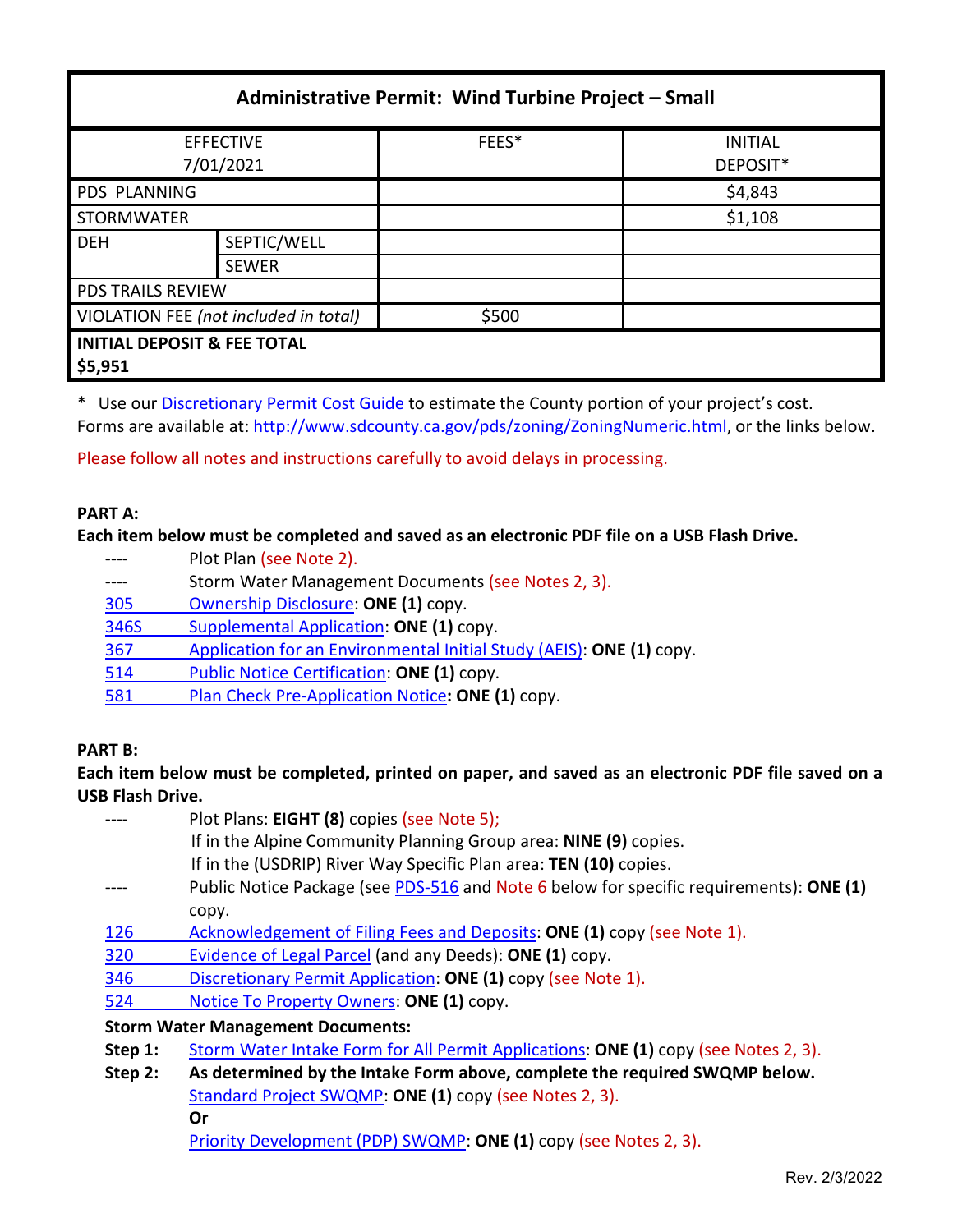## **PART C:**

**All items below are for your information. Please do not bring in these items.**

- 090 [Minimum Plot Plan Information](http://www.sdcounty.ca.gov/pds/docs/pds090.pdf)
- 209 [Defense and Indemnification Agreement FAQs](https://www.sandiegocounty.gov/content/dam/sdc/pds/zoning/formfields/PDS-PLN-209.pdf)
- 333 [Wind Turbines –](https://www.sandiegocounty.gov/content/dam/sdc/pds/zoning/formfields/PDS-PLN-333.pdf) Customer FAQS
- [515 Public Notice Procedure](https://www.sandiegocounty.gov/content/dam/sdc/pds/zoning/formfields/PDS-PLN-515.pdf)
- [516 Public Notice Applicant's Guide](https://www.sandiegocounty.gov/content/dam/sdc/pds/zoning/formfields/PDS-PLN-516.pdf)
- [906 Signature Requirements](https://www.sandiegocounty.gov/content/dam/sdc/pds/zoning/formfields/PDS-PLN-906.pdf)

[Policy G-3: Determination of Legal Parcel](http://www.sdcounty.ca.gov/pds/zoning/formfields/POLICY-G-3.pdf)

### **NOTES:**

1. **IMPORTANT:** 

A Registered Property Owner **MUST SUBMIT** a **Signed Letter of Authorization** for an Agent if; An Authorized Agent signs the PDS-346 form and is not the registered owner of the parcel.

Or, the parcel is owned by two or more registered owners.

Or, not all of the registered owners are signing the PDS-346 form.

Or, the Authorized Agent is not the Financially Responsible Party.

Or, the parcel is owned by a Corporation.

## **ADDITIONALLY:**

Financially Responsible Party **MUST SIGN** form PDS-126. Financially Responsible Party **INFORMATION MUST MATCH EXACTLY** on form PDS-126 Authorized Agent **may sign** form PDS-346 **ONLY IF ATTACHED** to a **Signed Letter of Authorization.**

- 2. Save each complete Study, Report, Plot Plan, Map, etc., as an electronic PDF file onto ONE (1) USB Flash Drive. Provide only ONE (1) USB Flash Drive. Submit only the requested files. Files CANNOT have any security restrictions or passwords. Please name each PDF file on the USB Flash Drive based on the "Title or Type" of document being submitted (examples: Plot Plan, Resource Protection Study, Grading Plan). Please note: the USB Flash Drive will not be returned.
- 3. The Storm Water Intake Form determines whether a project requires a Standard SWQMP or Priority Development Project (PDP) SWQMP. These forms and documents must be submitted on paper and as PDF files on the USB Flash Drive and have all required signatures.

# **4. TO BE PLACED ON THE PLOT PLANS AND SIGNED:**

I, the property owner, understand that the wind turbine system(s) proposed at must comply with the requirements of Title 3, Division 6, Chapter 4 (Noise Abatement and Control) of the San Diego County Code of Regulatory Ordinances.

If the wind turbine system(s) permitted and installed on my property exceed the noise limit requirements I understand that the County of San Diego will take enforcement action which may require the property owner to alter or remove the wind turbine system(s).

Signed,

\_\_\_\_\_\_\_\_\_\_\_\_\_\_\_\_\_\_\_\_ \_\_\_\_\_\_\_\_\_\_\_\_\_\_\_\_\_\_\_\_\_\_\_\_\_\_ \_\_\_\_\_\_\_\_\_\_\_\_\_\_\_